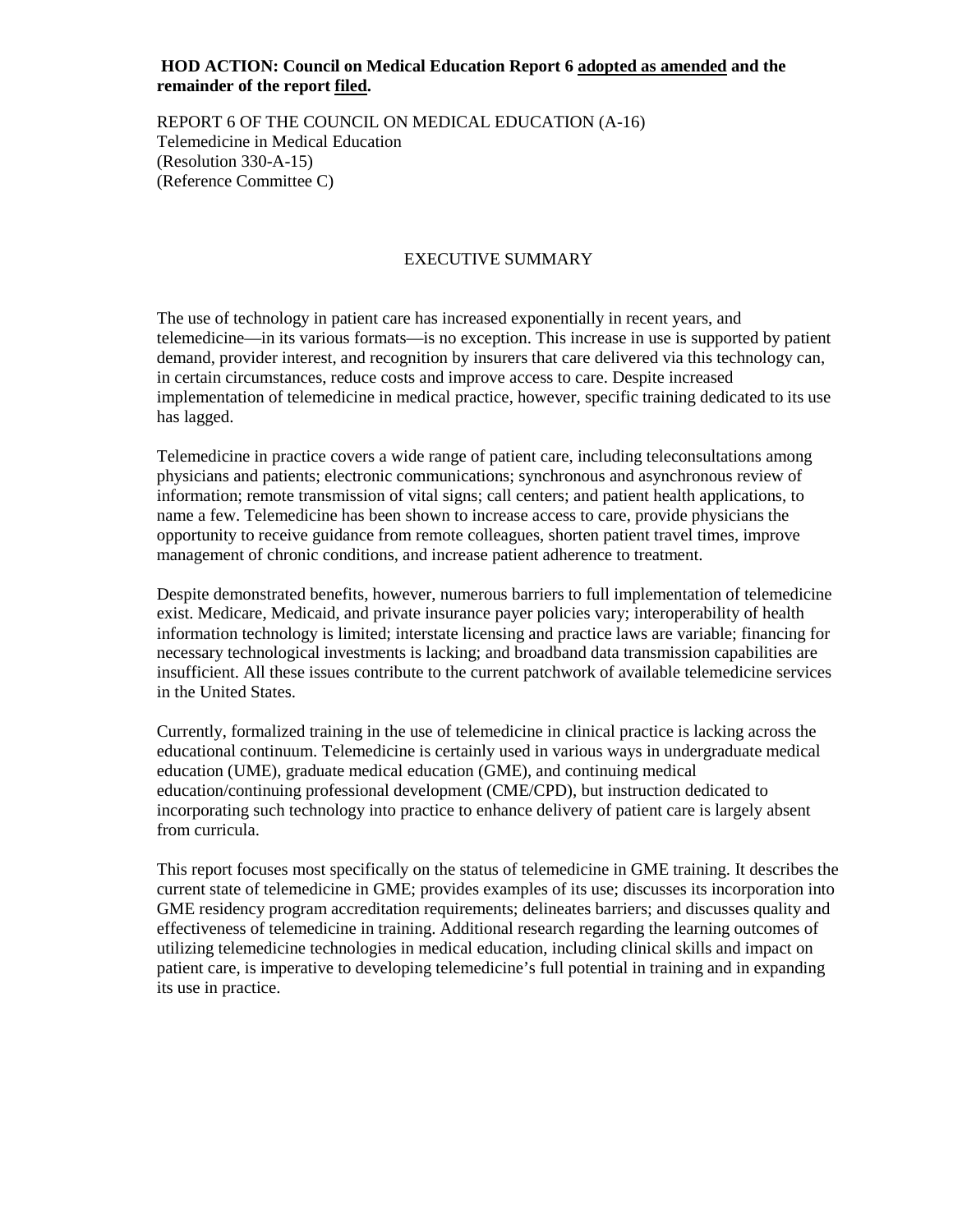### REPORT OF THE COUNCIL ON MEDICAL EDUCATION

CME Report 6-A-16

| Subject:     | Telemedicine in Medical Education<br>$(Resolution 330-A-15)$ |
|--------------|--------------------------------------------------------------|
|              | Presented by: Darlyne Menscer, MD, Chair                     |
| Referred to: | Reference Committee C<br>(Albert M. Kwan, MD, Chair)         |

 Resolution 330-A-15, Telemedicine in Graduate Medical Education, introduced by the Resident and Fellow Section and referred by the American Medical Association (AMA) House of Delegates (HOD), asks that our AMA: 1) advocate for educating resident and fellow physicians during their training on the use of telehealth technology in their future practices; and 2) study the barriers to optimizing the use of telehealth technology for the purposes of tele-education and specifically tele- precepting in Graduate Medical Education and the solutions to overcoming these barriers.  $\frac{7}{8}$ Testimony heard by Reference Committee C was largely in favor of studying the barriers to optimizing the use of telehealth technology for the purposes of tele-education and, especially, tele- precepting in graduate medical education (GME). Some testimony opposed the creation of a curricular mandate in GME on the subject. Also, some felt that aspects of this topic fell outside the purview of the AMA, such that collaboration with an outside stakeholder(s) might be appropriate. BACKGROUND *What Is Telemedicine?* The terms telemedicine, telehealth, and telehealth technology have been defined variously. Telehealth technology is often described as a broader category that encompasses these other, related terms. Despite these literal differentiations, however, the terms are often used interchangeably, and telemedicine is the term employed most frequently. Therefore, for the purposes of this report, the term telemedicine—as defined by the American Telemedicine Association—will be used: "The use of medical information exchanged from one site to another 24 via electronic communications to improve a patient's clinical health status."<sup>1</sup> Telemedicine uses existing communication networks to deliver health care services and medical education across 26 geographic areas.<sup>2</sup> The American Telemedicine Association notes that a wide variety of modalities fall under the umbrella of telemedicine services, including wireless technologies, smart phones, chat, video, email, and other developing platforms that enable both synchronous and asynchronous communication between health care providers, systems, and patients. Telemedicine aims to seamlessly blend remotely delivered patient care and physician education into the established protocols of hospitals, physicians, home health providers, and patient-centered medical homes, as well as to patients where they live and work. Patient encounters and educational opportunities can occur through video conferencing, digital image sharing, patient portals, remote transmission of vital signs, call centers, and patient health apps, all of which contribute to the

growing world of telemedicine.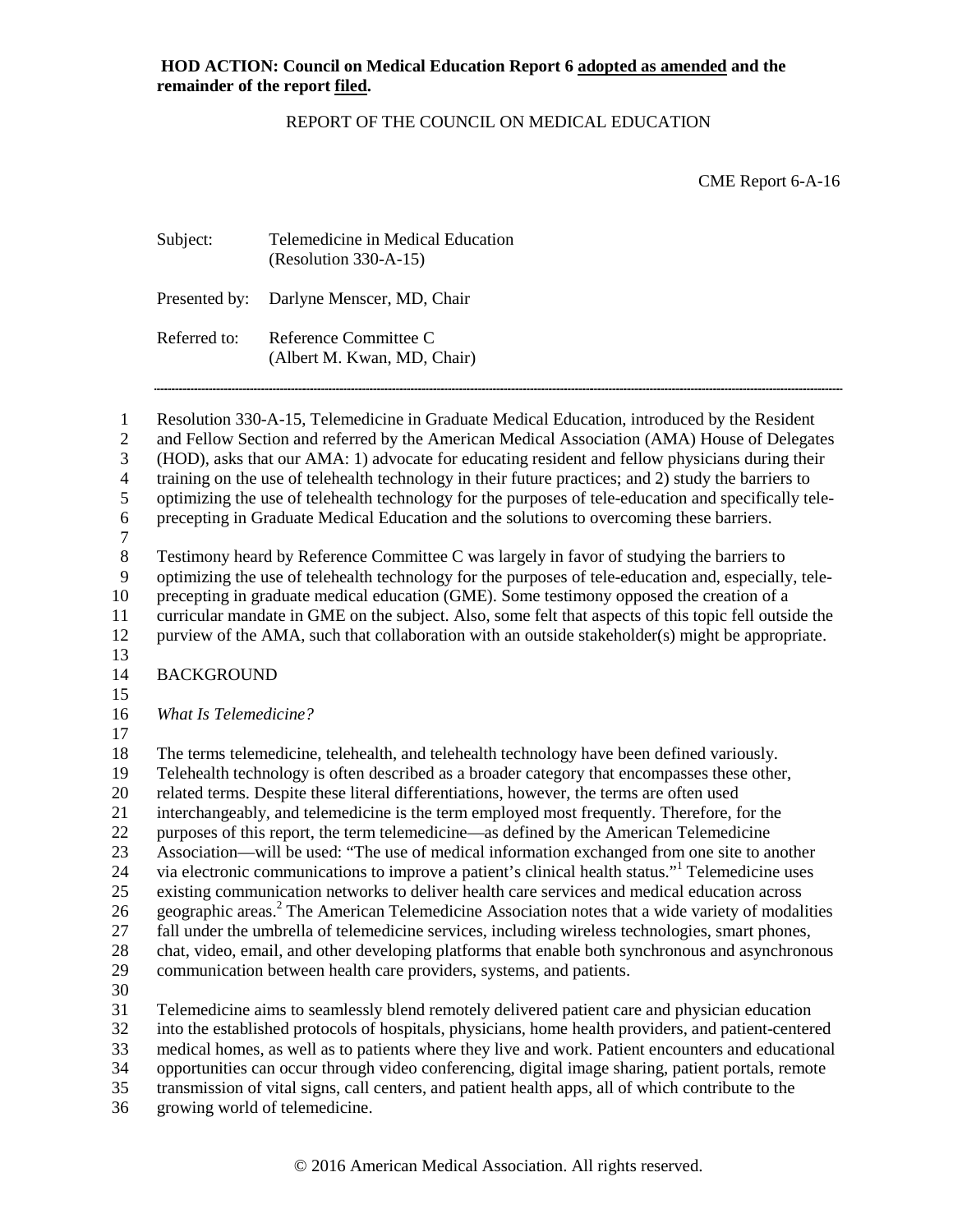*Services Delivered via Telemedicine* Telemedicine is effective in delivering a wide range of health-related services. Often, telemedicine 4 is used to provide a patient or colleague with diagnostic or consultative assistance through<br>5 interactive video, audio, or static images. The communication of vital signs or other patient interactive video, audio, or static images. The communication of vital signs or other patient data 6 allows for real-time or delayed review in the context of clinical consultation and care.<br>
Telemedicine also allows for patient monitoring from a distance. Home devices can co Telemedicine also allows for patient monitoring from a distance. Home devices can collect and transmit data, such as vital signs, blood glucose levels, and electrocardiograms, to another location for interpretation. Telemedicine can be used by patients and caregivers to obtain specific health information, participate in health-related virtual chat rooms, and provide support to other individuals with shared diagnoses or health concerns. Finally, telemedicine is widely used to provide lifelong learning to health care professionals. *Advantages of Telemedicine* 16 Telemedicine can offer multiple benefits, $\frac{1}{2}$  arguably the most important of which is improved access to care. For patients located outside of urban centers, or those in urban centers who lack adequate 18 transportation, telemedicine can provide access to specialists in multiple fields.  $2, 3, 4, 5, 6, 7, 8, 9$  Regardless of setting, telemedicine presents physicians with the opportunity to collaborate with specialist colleagues or interpreters. Telemedicine can also offer cost savings through enhanced 21 management of chronic conditions and shortened patient travel times.<sup>3, 10, 11</sup> Younger physicians especially are very comfortable working with technology and have demonstrated enthusiasm to 23 implement telemedicine in practice.<sup>12, 13</sup> 25 Multiple studies demonstrate that telemedicine can improve the quality of care,  $^{14, 15, 16, 17}$  and the quality of health care services delivered via telemedicine is often comparable to that provided in- person in terms of patient satisfaction, physician satisfaction, and health care outcomes. A final 28 benefit of telemedicine relates to consumer demand. Telemedicine can be more convenient for patients, which may lead to better adherence to recommended treatment<sup>18</sup> and patient satisfaction patients, which may lead to better adherence to recommended treatment<sup>18</sup> and patient satisfaction.<sup>19</sup> *Limitations of Telemedicine* Important drawbacks must also be acknowledged. Not all patients and providers are inherently comfortable utilizing technology in this manner, and the digital divide between those who have access to technology and those who do not is real.<sup>3</sup> If inappropriately applied, telemedicine also has 36 the potential to disrupt continuity of care.<sup>20</sup> Finally, licensing laws, payment policies, broadband capabilities, interoperability of health information technology, and the inability to finance necessary technological investments all contribute toward limiting the widespread implementation of telemedicine. CURRENT STATE OF TELEMEDICINE IN PHYSICIAN TRAINING *Technology in Physician Training* Telehealth technologies applied in medical education generally fall into two categories: 1. Tele-education refers to the use of technology for teaching, learning, and supervising, particularly when the learner is located in a site remote to the teacher. This can be applied to all levels of physician medical education—undergraduate, graduate, and continuing— along with the education of other health professionals. Many specialty societies have policy regarding the application of telemedicine technologies to education. The American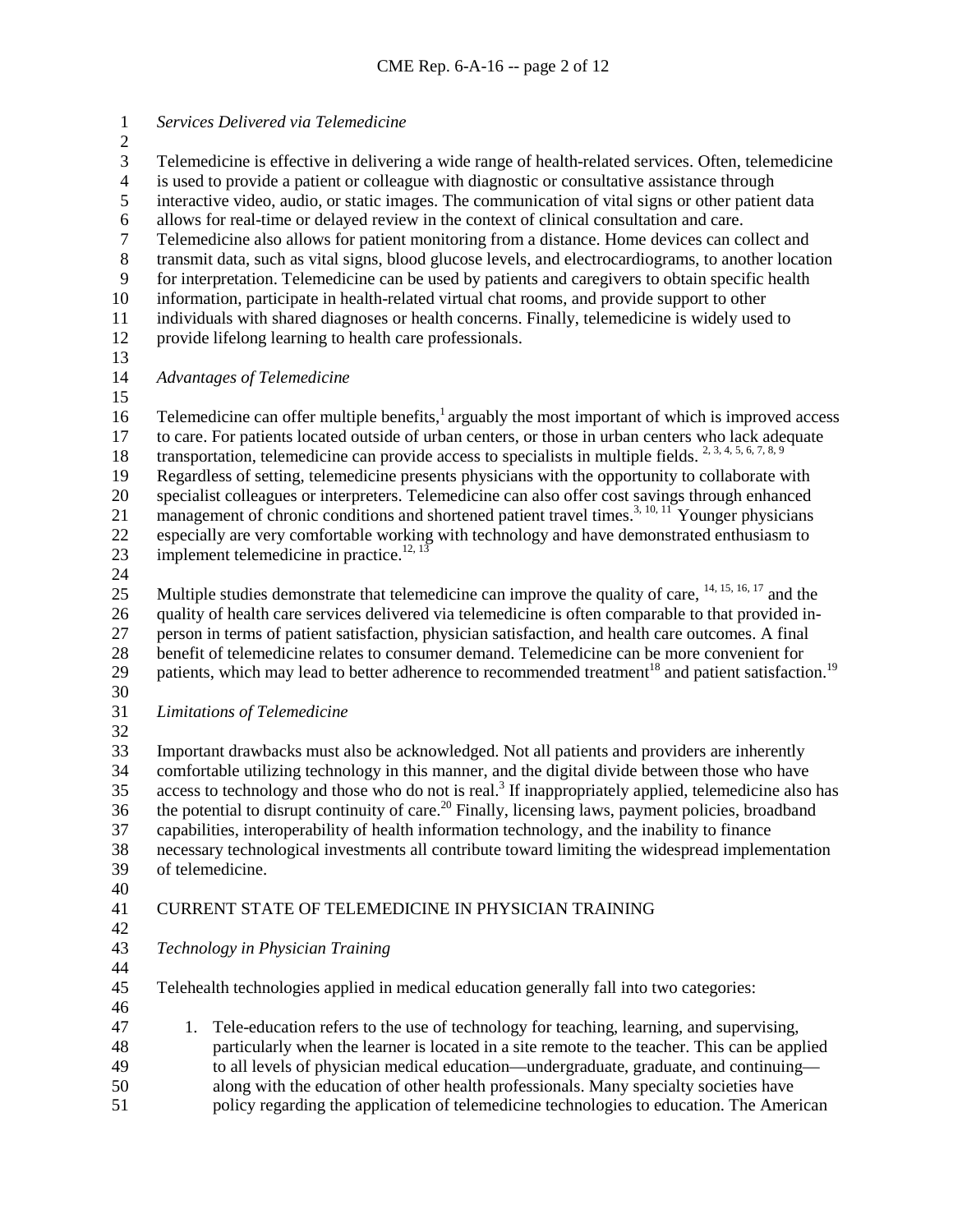1 Academy of Pediatrics (AAP) writes that "[p]roviders of educational programming should<br>2 be encouraged to use telemedicine technologies to provide education to remote members of be encouraged to use telemedicine technologies to provide education to remote members of 3 the health care team and clinical sites, such as Area Health Education Centers and Rural<br>4 Health Clinics,"<sup>3</sup> while the American Academy of Family Physicians (AAFP) states that Health Clinics,"<sup>3</sup> while the American Academy of Family Physicians (AAFP) states that<br>
"[b]y creating ready access to information, telemedicine can provide physicians with "[b]y creating ready access to information, telemedicine can provide physicians with 6 current medical information that may not otherwise be available in a given setting."<sup>21</sup>  $\begin{array}{c} 7 \\ 8 \end{array}$ 8 2. The second category, telemedicine, is the clinical application of patient care and consultation that students and trainees learn about and train in during their clinical consultation that students and trainees learn about and train in during their clinical training. The AAP also addresses this category in their policy recommendations, stating that "[t]opics related to telemedicine, including ongoing quality assurance and training in the uses of such technologies, should be expeditiously integrated into existing medical school and residency curricula, as well as CME programming." <sup>3</sup> *Examples of Telemedicine in GME*  Residency and fellowship programs in a number of fields have current initiatives/curricula related to telemedicine that may serve as models for further dissemination of telemedicine technology in GME. In the field of psychiatry, for example, studies have demonstrated improved access to mental health services for rural and underserved populations across North America through telepsychiatry. In 2014, Sunderji and colleagues reviewed the status of telepsychiatry in GME and summarized current objectives utilized in training as well as barriers to further implementation of 23 telepsychiatry.<sup>22</sup> They found that while psychiatry residents were generally very eager to be trained in telepsychiatry, few programs had incorporated it into their curricula. Even fewer had evaluated outcomes to determine the best method of instruction in telepsychiatry. In this arena, the University of Arkansas for Medical Sciences has been a frontrunner, via its Telemedicine Child Psychiatry Service rotation, which imparts skills to residents in the Child and Adolescent Psychiatry GME 28 program. $^{23}$  The intensive care unit (ICU) represents another area active in the instruction of the clinical applications of telemedicine. Lilly and colleagues reviewed the current state of ICU telemedicine and its impact on trainees.<sup>24</sup> Overall, they found that the availability of such technology enhanced learning and provided important supervision for patient management questions. Residents to whom ICU telemedicine was available felt it also improved the patient care they were able to give. Many current GME trainees favor asynchronous learning (education that is not delivered in real time or in person), often utilizing technology. In a 2014 survey of emergency medicine residents in twelve training programs regarding their extracurricular studying, respondents reported on average one to four hours a week learning asynchronously. They favored podcasts (35%), followed by 40 textbooks (33%) and Google searches (21%). Podcasts were rated the most beneficial (70%).<sup>25</sup> *Tele-Precepting* In rural areas, barriers to accessing specialty care and retaining supervisors to train learners how to provide that specialty care are challenging and important issues. Telemedicine technology can 46 overcome many barriers presented by a rural setting. Cameron and colleagues<sup>26</sup> assessed an Australian program of supervising junior medical officers (comparable to fellows) in oncology as they provided care to patients in satellite rural clinics. Their faculty supervisors (senior medical officers) were able to observe the interactions via teleconferencing and provide input on patient care and feedback to the learners. Both the junior and senior medical officers were positive about

the interactions and learning when surveyed. They felt similar experiences would be beneficial for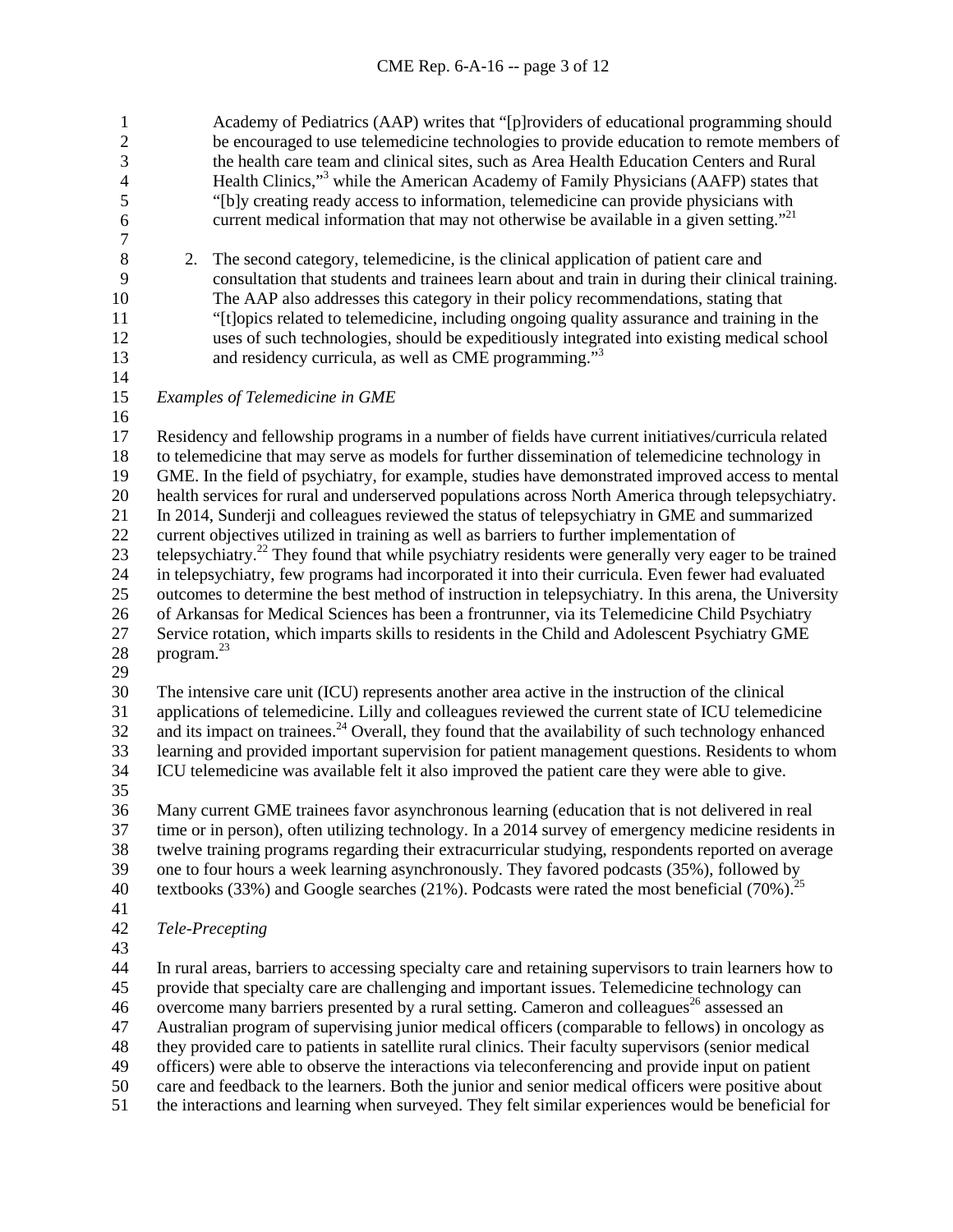other specialties. Challenges identified included training in the technology and the inability of the supervisor to confirm physical findings on the patients. Despite these limitations, participants felt it 3 was worthwhile continuing to develop such technology because it benefited both trainees and patients.

patients.

- *Program Requirements Applicable to Telemedicine*
- $\frac{7}{8}$  Section VI.D of the Accreditation Council for Graduate Medical Education (ACGME) Common Program Requirements, which apply to all ACGME-accredited programs, outlines the requirement for supervision of residents and fellows. The language of the requirement follows:
- 

 The program must demonstrate that the appropriate level of supervision is in place for all 13 residents who care for patients... Supervision may be exercised through a variety of methods.<br>14 Some activities require the physical presence of the supervising faculty member... Other Some activities require the physical presence of the supervising faculty member... Other portions of care provided by the resident can be adequately supervised by the immediate availability of the supervising faculty member or resident physician, either in the institution, or 17 by means of telephonic and/or electronic modalities. In some circumstances, supervision may include post-hoc review of resident-delivered care with feedback as to the appropriateness of 19 that care.

 Thus, the current requirements do allow for supervision by "means of telephonic and/or electronic modalities," which could potentially include tele-precepting if it were appropriate for learning and 23 safe for patients.

 Recently, DeJong and colleagues proposed explicit core competencies for telemedicine to be added 26 to the existing  $\overrightarrow{ACGME}$  core competencies.<sup>28</sup> The table in Appendix A, reproduced from their article, includes competencies for all six domains defined by the ACGME. Regardless of whether 28 these competencies are added officially to ACGME program requirements, support from the medical education community for their review and potential enhancement could guide more medical education community for their review and potential enhancement could guide more programs to embrace the opportunities presented by this growing field.

 The U.S. Department of Veterans Affairs provides training to more than 30,000 residents 33 annually.<sup>29</sup>  $\overline{A}$  2012 update of the Veterans Administration (VA) policy for resident supervision was undertaken in part to "reflect new standards for supervision and documentation of supervision for telemedicine or telehealth patient encounters."<sup>30</sup> While the policy authorizes residents to provide telehealth care to remote patients when VA standards allow such care, it specifies that supervising faculty must be in the general vicinity and available to provide direct supervision when required. It does not allow a resident to provide care at a remote site without faculty being present at that site. Thus, the VA currently does not allow tele-precepting as defined in the previously described study 40 by Cameron et al.,<sup>26</sup> in which the supervising physician was not in the same physical location as the trainee.

*Point of Reference: Telemedicine in Undergraduate Medical Education*

 While Liaison Committee on Medical Education (LCME) standards do not explicitly address the use of telemedicine in undergraduate medical education (UME), several do govern its use. Standard 7.8, "Communication Skills," requires that "faculty of a medical school ensure that the medical curriculum includes specific instruction in communication skills as they relate to communication

49 with patients and their families, colleagues, and other health professionals.<sup>31</sup> Thus, any medical

- school with learning objectives for the use of telemedicine communication must ensure that it is
- taught effectively and used properly.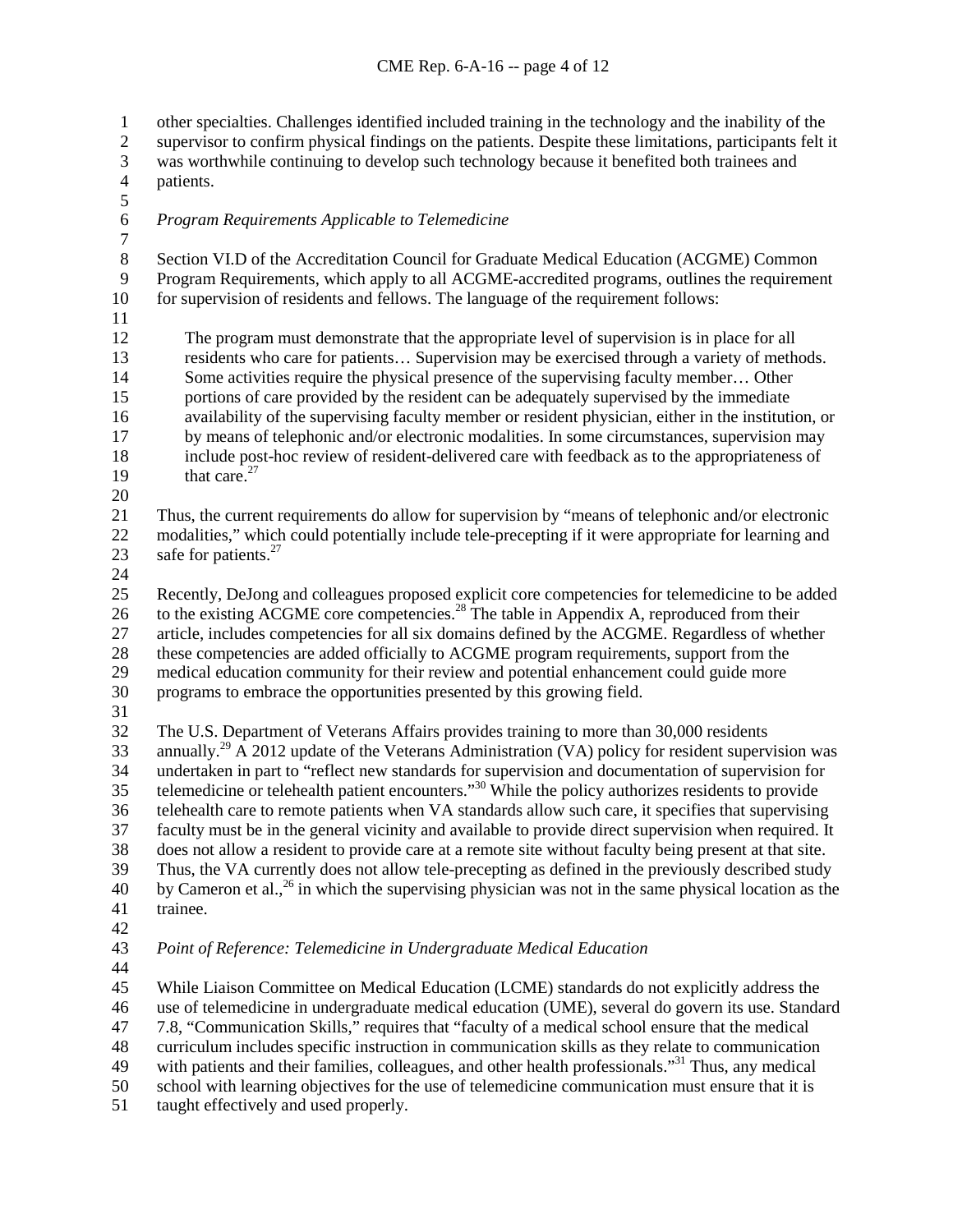The annual Association of American Medical Colleges (AAMC) graduation questionnaire is completed by a large portion of students graduating from allopathic medical schools in the United States; several items on the questionnaire relate to technology. In previous years, one item 4 specifically focused on telemedicine. From 2009 through 2014, 43% to 46% of students agreed or<br>5 strongly agreed with the statement "I am confident I have the knowledge and skills to use strongly agreed with the statement "I am confident I have the knowledge and skills to use 6 telemedicine." $32, 33$  However, when asked about "use of computer-based clinical record keeping" or  $\frac{1}{2}$  "point-of-care technologies," respondents agreeing or strongly agreeing were 94% and 73%,<br>8 respectively.<sup>32, 33</sup> Thus, while a surprisingly high portion of students agree about their ability respectively.<sup>32, 33</sup> Thus, while a surprisingly high portion of students agree about their ability to use telemedicine (without further definition), it is still much lower than with other more commonly used technologies. One example of the manner in which telemedicine has been used at the UME level can be found at 13 the Oregon Health & Science University (OHSU) School of Medicine, one of the medical schools<br>14 involved in the AMA's Accelerating Change in Medical Education initiative. OHSU faculty have involved in the AMA's Accelerating Change in Medical Education initiative. OHSU faculty have 15 identified competencies in clinical informatics for medical education.<sup>34</sup> They address informatics competencies quite broadly and do specifically include telemedicine. Suggested competencies in this domain include the ability to: 1. Provide clinical care via telemedicine, and refer those for whom it is necessary; 2. Function clinically in telemedicine/telehealth environments; and 3. Learn and understand the appropriate use of telemedicine and telehealth (such as e-visits), both for remote locations and as a convenient option locally in patients' homes and other settings. Faculty suggest that, at present, these competencies might best be achieved on community and rural rotations and assessed with an objective structured clinical exam simulation of a telemedicine encounter. 28<br>29 *Point of Reference: Telemedicine in CME and CPD* Many of the telehealth technologies used for learning in the GME environment are also applicable to continuing medical education/continuing professional development (CME/CPD). Telehealth technologies in CME/CPD have been used in a variety of ways, including access to online journal articles, webinars, podcasts, etc., and this type of learning has increased in recent years. However, the education of practicing physicians is also found in the instruction of physicians and other health care clinicians by physician specialists in other locations. Physicians located in areas distant from specialized services can benefit from having the specialist available via telehealth technology during a patient visit to participate in care delivery. A number of academic health centers and VA facilities have teleconference access to remote sites, enabling specialists to consult and 40 subsequently provide recommended care.<sup>16, 35</sup> Such applications are likely to expand as the technology becomes more widely available and as payment policies evolve. BARRIERS TO THE USE OF TELEMEDICINE IN PHYSICIAN TRAINING From the data published on the use of telemedicine in physician training, it is clear that trainees in many specialties have high interest in gaining telemedicine skills. However, as evidenced in this report, curricula and resources for training residents and students in telemedicine are available in

limited numbers of institutions and programs. Barriers to broader availability that have been

identified include: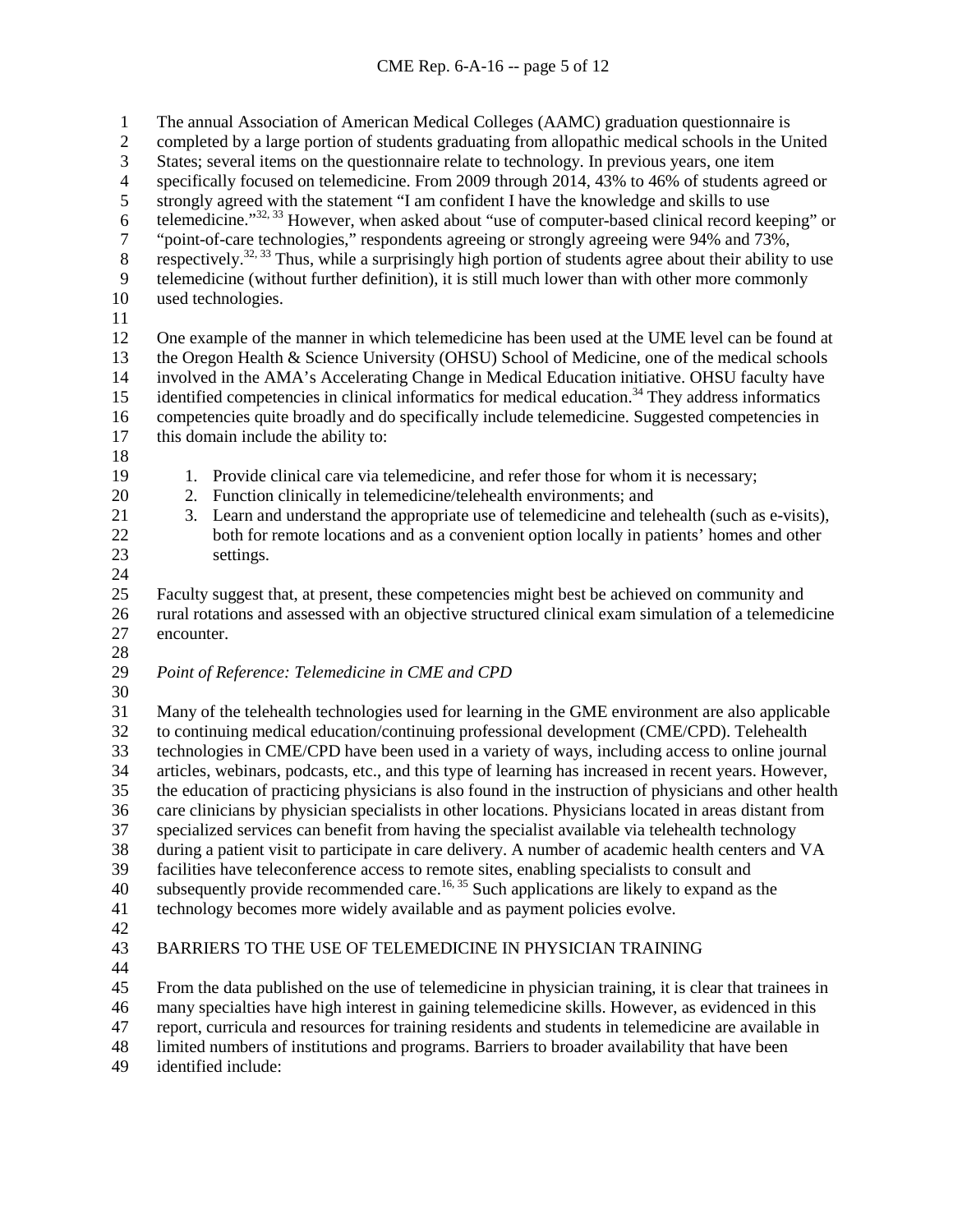1. Physician and health system payment for provision of clinical services via telemedicine is lacking in many locations; 3 2. Onsite investment in technology is needed;<br>4 3. Regulatory and legislative issues related to 1 4 3. Regulatory and legislative issues related to licensing and credentialing differ from agency<br>5 to agency and state to state: to agency and state to state: 6 4. Technological issues, such as the availability of broadband networks and the interconerability of electronic health records, impact adoption: and 7 interoperability of electronic health records, impact adoption; and<br>8 5. Professional issues, such as the ethics regarding the physician-pation 5. Professional issues, such as the ethics regarding the physician-patient relationship in telemedicine encounters, are still being fully explored. QUALITY AND EFFECTIVENESS OF TELEMEDICINE IN TRAINING Overall, there is a paucity of data on the outcomes of utilizing telehealth technologies in medical education. This is an area in which additional research is acutely needed to assess learning outcomes, including clinical skills and impact on patient care. 17 The data that does exist is largely favorable. Tomlinson and colleagues<sup>36</sup> reviewed the literature comparing outcomes of tele-education with other methods of education delivery for health professions students, many of whom were medical students and residents. Most of the studies substituted teleconferencing for face-to-face lectures over a variety of topics. They found that, overall, knowledge increased and other important learning outcomes were as good or better in the groups that utilized tele-education. While some learners still preferred face-to-face learning, tele- education was highly acceptable. Faculty at a medical school in rural Australia have studied the use of tele-education for medical students distributed to several rural sites.<sup>37</sup> The tele-education sessions were for small groups of students distributed to several rural sites.<sup>37</sup> The tele-education sessions were for small groups of students and focused on clinical skills. Students and faculty were highly satisfied with the tele-28 education sessions and felt they were of equal quality to other methods of teaching. Aspects of the training that they felt contributed the most to learning were the high quality of the teleconference training that they felt contributed the most to learning were the high quality of the teleconference transmissions, the ability to interact with others in their small group, convenience at the rural site, and ease of use. Planned improvements included movable cameras and improved audio equipment to capture all of the interactions. RELEVANT AMA POLICY While our AMA has not specifically studied the use of telemedicine in GME, it has researched other aspects of telemedicine that may have bearing on this topic. Policy H-480.974, Evolving Impact of Telemedicine, compels our AMA to stay abreast of changes to telemedicine legislation, urges the federal government to fund demonstration projects to evaluate the effect of telemedical care, and requests the development of appropriate reimbursement mechanisms for care delivered via telemedicine. Policy D-480.970, Access and Equity in Telemedicine Payments, asks our AMA to advocate that the Centers for Medicare & Medicaid Services pay for telemedicine services for patients who have problems accessing physician specialties that are in short supply in areas that are not federally determined shortage areas, if that area can show a shortage of those physician specialists. Policy H-480.961, Teleconsultations and Medicare Reimbursement, demands that CMS reimburse telemedicine services in a fashion similar to traditional payments for all other forms of

consultation, which involves paying the various providers for their individual claims, and not by

 various "fee splitting" or "fee sharing" reimbursement schemes. Appendix B lists additional related policies.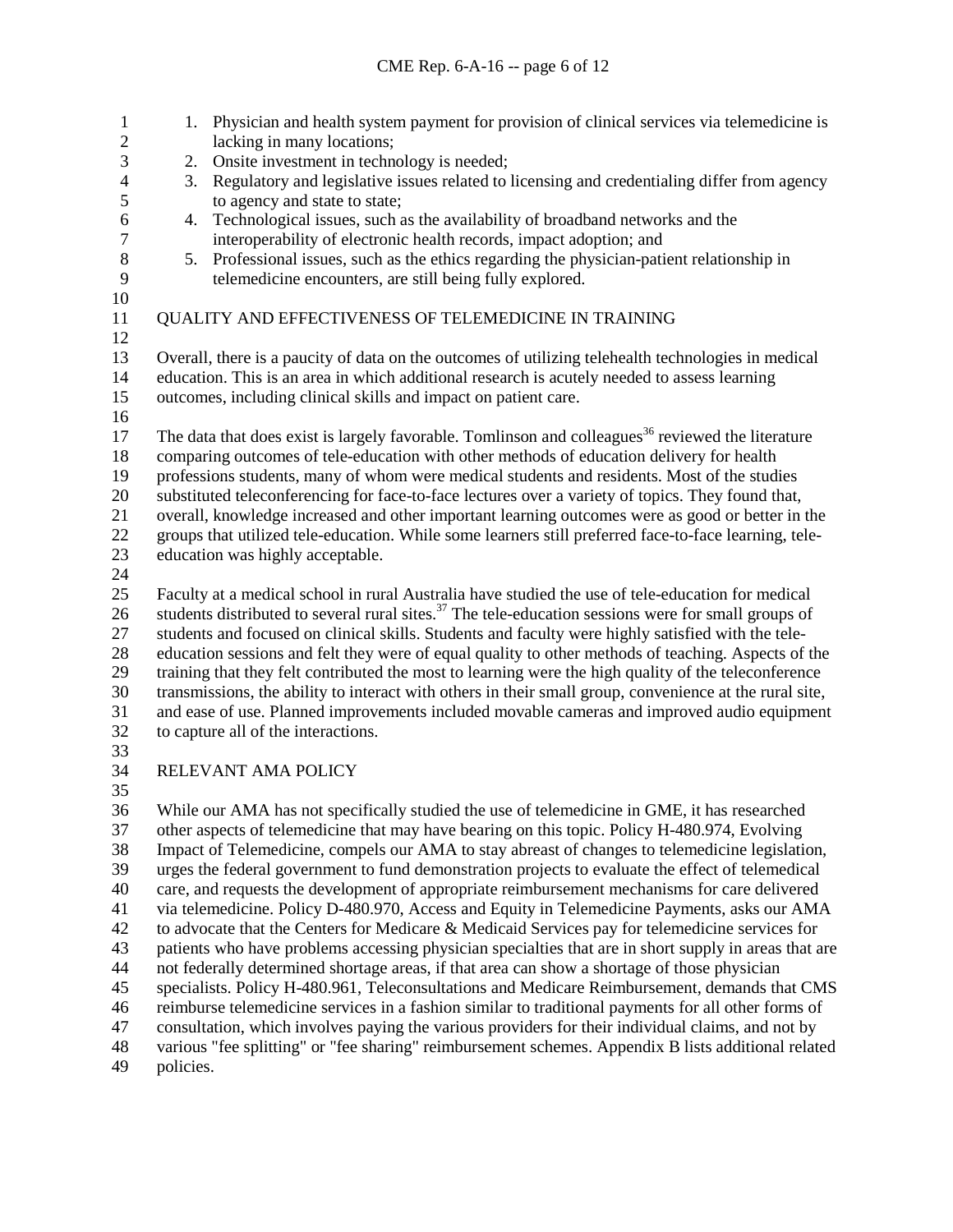| $\mathbf{1}$<br>$\overline{c}$ | SUMMARY AND RECOMMENDATIONS                                                                                                                                                                                |                                                                                                                                                                                                       |  |  |
|--------------------------------|------------------------------------------------------------------------------------------------------------------------------------------------------------------------------------------------------------|-------------------------------------------------------------------------------------------------------------------------------------------------------------------------------------------------------|--|--|
| 3                              | In summary, innovation in health care delivery and technology, in addition to important scientific                                                                                                         |                                                                                                                                                                                                       |  |  |
| $\overline{4}$<br>5            | advances, must be addressed in the education and training of future physicians. Indeed, rapid                                                                                                              |                                                                                                                                                                                                       |  |  |
| $\sqrt{6}$                     |                                                                                                                                                                                                            | technological changes over the past half century have radically changed the way that medicine is<br>taught, learned, and practiced. Telemedicine is no different; it is a technological care delivery |  |  |
| $\boldsymbol{7}$               | advance that should be incorporated into physician education.                                                                                                                                              |                                                                                                                                                                                                       |  |  |
| $\,8\,$                        |                                                                                                                                                                                                            |                                                                                                                                                                                                       |  |  |
| 9                              | Telemedicine has demonstrated significant value in patient access to care, physician and patient                                                                                                           |                                                                                                                                                                                                       |  |  |
| 10<br>11                       | satisfaction, health outcomes, and the reduction of health care costs, yet its full potential remains<br>unexplored. An essential component of developing this potential will be exposure to and evidence- |                                                                                                                                                                                                       |  |  |
| 12                             | based instruction in telemedicine's capabilities and limitations at all levels of physician education.                                                                                                     |                                                                                                                                                                                                       |  |  |
| 13                             | Additional research regarding the learning outcomes of utilizing telemedicine technologies in                                                                                                              |                                                                                                                                                                                                       |  |  |
| 14<br>15                       | medical education, including clinical skills and impact on patient care, will be imperative to the                                                                                                         |                                                                                                                                                                                                       |  |  |
| 16                             | accomplishment of this goal.                                                                                                                                                                               |                                                                                                                                                                                                       |  |  |
| 17                             | The Council on Medical Education therefore recommends that the following recommendations be                                                                                                                |                                                                                                                                                                                                       |  |  |
| 18                             |                                                                                                                                                                                                            | adopted in lieu of Resolution 330-A-15 and that the remainder of the report be filed.                                                                                                                 |  |  |
| 19<br>20                       | 1.                                                                                                                                                                                                         | That our American Medical Association (AMA) support the appropriate use of telemedicine in                                                                                                            |  |  |
| 21                             |                                                                                                                                                                                                            | the education of medical students, residents, fellows and practicing physicians. (New HOD)                                                                                                            |  |  |
| 22                             |                                                                                                                                                                                                            | Policy)                                                                                                                                                                                               |  |  |
| 23                             |                                                                                                                                                                                                            |                                                                                                                                                                                                       |  |  |
| 24<br>25                       | 2.                                                                                                                                                                                                         | That our AMA encourage appropriate stakeholders to study the most effective methods for the<br>instruction of medical students, residents, fellows and practicing physicians in the use of            |  |  |
| 26                             |                                                                                                                                                                                                            | telemedicine and its capabilities and limitations. (Directive to Take Action)                                                                                                                         |  |  |
| 27                             |                                                                                                                                                                                                            |                                                                                                                                                                                                       |  |  |
| 28                             | 3.                                                                                                                                                                                                         | That our AMA collaborate with appropriate stakeholders to reduce barriers to the incorporation                                                                                                        |  |  |
| 29<br>30                       |                                                                                                                                                                                                            | of telemedicine into the education of physicians and other health care professionals. (Directive<br>to Take Action)                                                                                   |  |  |
| 31                             |                                                                                                                                                                                                            |                                                                                                                                                                                                       |  |  |
| 32                             | 4.                                                                                                                                                                                                         | That our AMA encourage the Liaison Committee on Medical Education (LCME) and                                                                                                                          |  |  |
| 33                             |                                                                                                                                                                                                            | Accreditation Council for Graduate Medical Education (ACGME) to include core                                                                                                                          |  |  |
| 34<br>35                       |                                                                                                                                                                                                            | competencies in telemedicine in undergraduate medical education and graduate medical<br>education training. (Directive to Take Action)                                                                |  |  |
| 36                             |                                                                                                                                                                                                            |                                                                                                                                                                                                       |  |  |
| 37                             | 5.                                                                                                                                                                                                         | That our AMA reaffirm policies H-480.946, H-480.974, D-480.970, and H-480.968, which can                                                                                                              |  |  |
| 38                             |                                                                                                                                                                                                            | reduce some of the barriers to telemedicine education, which have been identified. (Reaffirm                                                                                                          |  |  |
| 39                             |                                                                                                                                                                                                            | HOD Policy)                                                                                                                                                                                           |  |  |
|                                |                                                                                                                                                                                                            |                                                                                                                                                                                                       |  |  |

Fiscal Note: \$2,500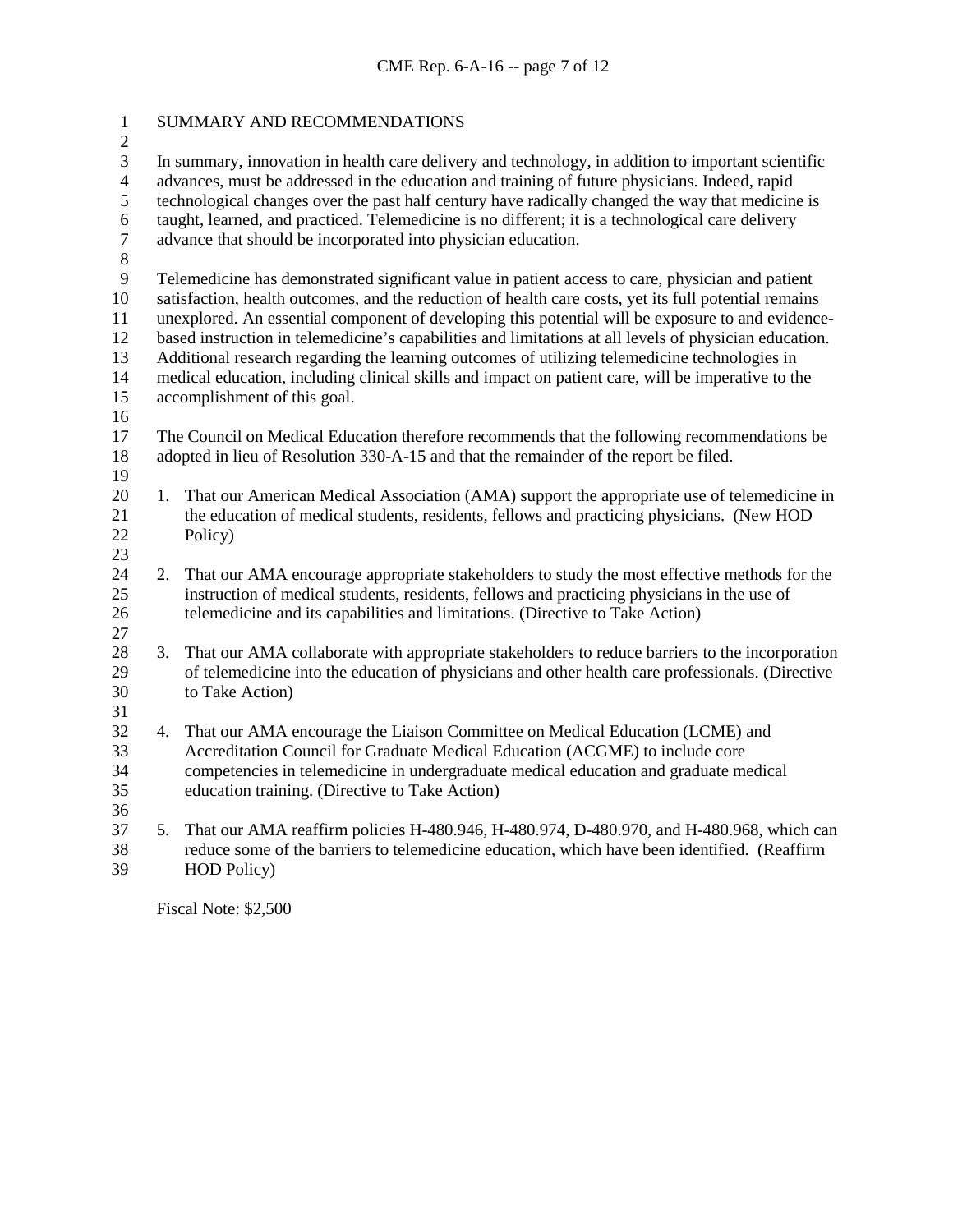# APPENDIX A: SUGGESTED TELEMEDICINE-RELATED ENHANCEMENTS TO ACCREDITATION COUNCIL FOR GRADUATE MEDICAL EDUCATION CORE COMPETENCIES **<sup>28</sup>**

| Table. Suggested Telemedicine-Related Enhancements to Accreditation Council for Graduate Medical Education Core Competencies |                                                                                                                                           |                                                                                                                                                                                                                                   |  |  |
|------------------------------------------------------------------------------------------------------------------------------|-------------------------------------------------------------------------------------------------------------------------------------------|-----------------------------------------------------------------------------------------------------------------------------------------------------------------------------------------------------------------------------------|--|--|
| <b>Core Competency</b>                                                                                                       | Suggestions for Telemedicine-Related Additions<br>to Subcompetencies                                                                      | <b>Illustrative Examples</b>                                                                                                                                                                                                      |  |  |
| Medical knowledge                                                                                                            | Recognize the limits of safe telemedicine                                                                                                 | Understand exclusion criteria by patient presentation and comorbidity;<br>support designated referral networks                                                                                                                    |  |  |
| Patient care                                                                                                                 | Perform a virtual physical examination                                                                                                    | Use evidence-based remote examination techniques, such as those taught<br>at the Southern California Telemedicine Learning Center <sup>6</sup>                                                                                    |  |  |
|                                                                                                                              | Conduct virtual home assessments                                                                                                          | Review a patient's medicine cabinet via videoconferencing, or assess his<br>or her home for fall risks                                                                                                                            |  |  |
|                                                                                                                              | Assess and use telemedicine devices                                                                                                       | Gather useful clinical information from home blood pressure cuffs and<br>nurse-guided otoscopes or stethoscopes                                                                                                                   |  |  |
| Interpersonal and<br>communication skills                                                                                    | Collaborate with remote clinical mediators                                                                                                | Guide a patient and his or her home health aide through basic physical<br>examination maneuvers                                                                                                                                   |  |  |
|                                                                                                                              | Recognize a patient's level of technological literacy and<br>use telecommunication for rapport-building and<br>evaluation                 | Use of standardized patients to simulate a rural telemedicine encounter,<br>such as Oregon Health & Science University's TeleOSCE program                                                                                         |  |  |
| Practice-based<br>learning and<br>improvement                                                                                | Identify gaps in personal performance in conducting<br>telemedicine evaluations and seek evidence-based best<br>practices to address them | Access free online educational tools at the American Telemedicine<br>Association Learning Center <sup>7</sup>                                                                                                                     |  |  |
| Professionalism                                                                                                              | Recognize the essential elements of a medical encounter                                                                                   | Health Insurance Portability and Accountability Act compliance; adequate<br>appointment time, with physician discretion to extend the visit; protocols<br>for testing and follow-up; electronic record exportable to primary care |  |  |
|                                                                                                                              | Hold partners to professional standards                                                                                                   | Read disclaimers to ensure that partners take adequate legal responsibility<br>for patient safety<br>Solicit information about quality improvement processes                                                                      |  |  |
| Systems-based practice                                                                                                       | Understand reporting practices                                                                                                            | Report unprofessional organizations to the American Telemedicine<br>Association or Federal Trade Commission                                                                                                                       |  |  |
|                                                                                                                              | Support the appropriate use of telemedicine                                                                                               | Educate patient panels about the benefits and risks of telemedicine;<br>contribute to public awareness through editorials or social media                                                                                         |  |  |
|                                                                                                                              | Ensure appropriate legal protections                                                                                                      | Demonstrate understanding of multistate licensing and the legal limits<br>of e-prescribing (eg, controlled substances)                                                                                                            |  |  |

# APPENDIX B: RELEVANT AMA POLICIES

### H-480.946: Coverage of and Payment for Telemedicine

... 7. Our AMA encourages national medical specialty societies to leverage and potentially collaborate in the work of national telemedicine organizations, such as the American Telemedicine Association, in the area of telemedicine technical standards, to the extent practicable, and to take the lead in the development of telemedicine clinical practice guidelines. (CMS Rep. 7, A-14; Reaffirmed: BOT Rep. 3, I-14) ...

### H-160.937: The Promotion of Quality Telemedicine

... (1) The AMA adopts the following principles for the supervision of nonphysician providers and technicians when telemedicine is used: (a) The physician is responsible for, and retains the authority for, the safety and quality of services provided to patients by nonphysician providers through telemedicine. (b) Physician supervision (e.g. regarding protocols, conferencing, and medical record review) is required...

### H-480.974: Evolving Impact of Telemedicine

... Our AMA: (1) will evaluate relevant federal legislation related to telemedicine; (2) urges CMS, AHRQ, and other concerned entities involved in telemedicine to fund demonstration projects to evaluate the effect of care delivered by physicians using telemedicine-related technology on costs, quality, and the physician-patient relationship; (3) urges professional organizations that serve medical specialties involved in telemedicine...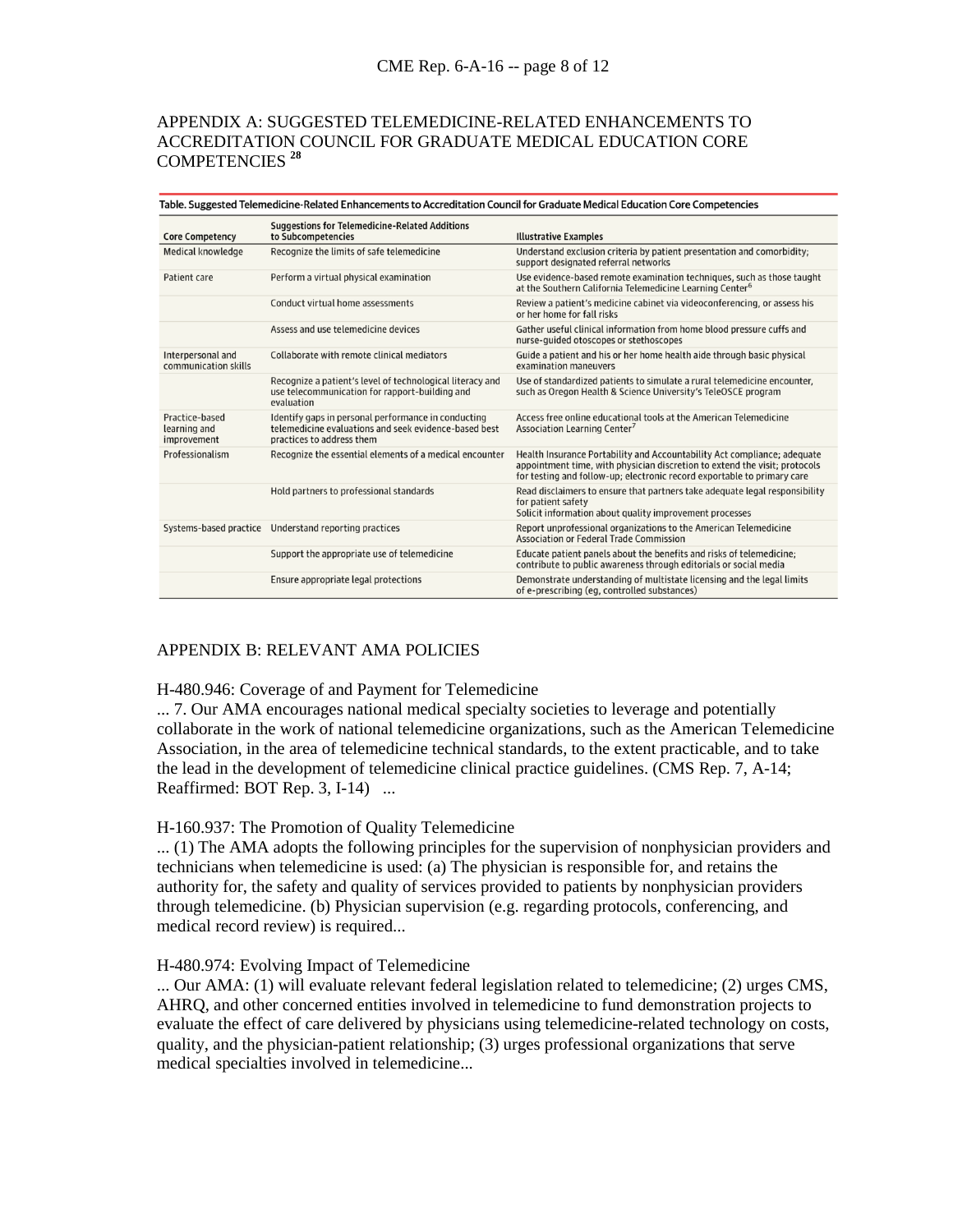# H-480.969: The Promotion of Quality Telemedicine

... (1) It is the policy of the AMA that medical boards of states and territories should require a full and unrestricted license in that state for the practice of telemedicine, unless there are other appropriate state-based licensing methods, with no differentiation by specialty, for physicians who wish to practice telemedicine in that state or territory. This license category should adhere to the following principles:...

H-225.962: Medical Staff Membership Category for Physicians Providing Telemedicine ...The AMA recommends that organized medical staffs, as part of their responsibility for the quality of professional services provided by individuals with clinical privileges, identify to the governing body of the hospital/medical care organization those clinical services that can be provided by telemedicine; and recommends that organized medical...

### D-480.970: Access and Equity in Telemedicine Payments

...Our AMA will advocate that the Centers for Medicare & Medicaid Services pay for telemedicine services for patients who have problems accessing physician specialties that are in short supply in areas that are not federally determined "shortage" areas, if that area can show a shortage of those physician specialists. (Res. 818, I-14) ...

D-480.974: Professionalism in Telemedicine and Telehealth ...The Council on Ethical and Judicial Affairs will review Opinions relating to telemedicine/telehealth and update the Code of Medical Ethics as appropriate. (BOT Rep. 22, A-13) ...

### H-480.968: Telemedicine

...The AMA: (1) encourages all national specialty societies to work with their state societies to develop comprehensive practice standards and guidelines to address both the clinical and technological aspects of telemedicine; (2) will assist the national specialty societies in their efforts to develop these guidelines and standards; and urges national private accreditation organizations (e.g., URAC and JCAHO) to require that medical care organizations which establish...

D-480.999: State Authority and Flexibility in Medical Licensure for Telemedicine ...Our AMA will continue its opposition to a single national federalized system of medical licensure. (CME Rep. 7, A-99; Reaffirmed and Modified: CME Rep. 2, A-09; Reaffirmed in lieu of Res. 920, I-13; Reaffirmed: BOT Rep. 3, I-14) ...

### D-275.996: Creation of AMA Data Bank on Interstate Practice of Medicine

... (2) explore the provision of information on physician licensure, including telemedicine, to members and others through the World Wide Web and other media; and (3) continue to make information on state legal parameters on the practice of medicine, including telemedicine, available for members and others. (BOT Rep. 6, I-99; Reaffirmed: CLRPD Rep. 1, A-09) ...

### G-615.035: Technology and the Practice of Medicine

...Our AMA encourages the collaboration of existing AMA Councils and working groups on matters of new and developing technology, particularly electronic medical records (EMR) and telemedicine. (Res. 606, A-14) ...

### D-330.914: Face-to-Face Encounter Rule

...to monitor legislative and regulatory proposals to modify Medicare's face-to-face encounter policies and work to prevent any new unfunded mandatory administrative paperwork burdens for practicing physicians. 2, Our AMA will work with CMS to enable the use of HIPAA-compliant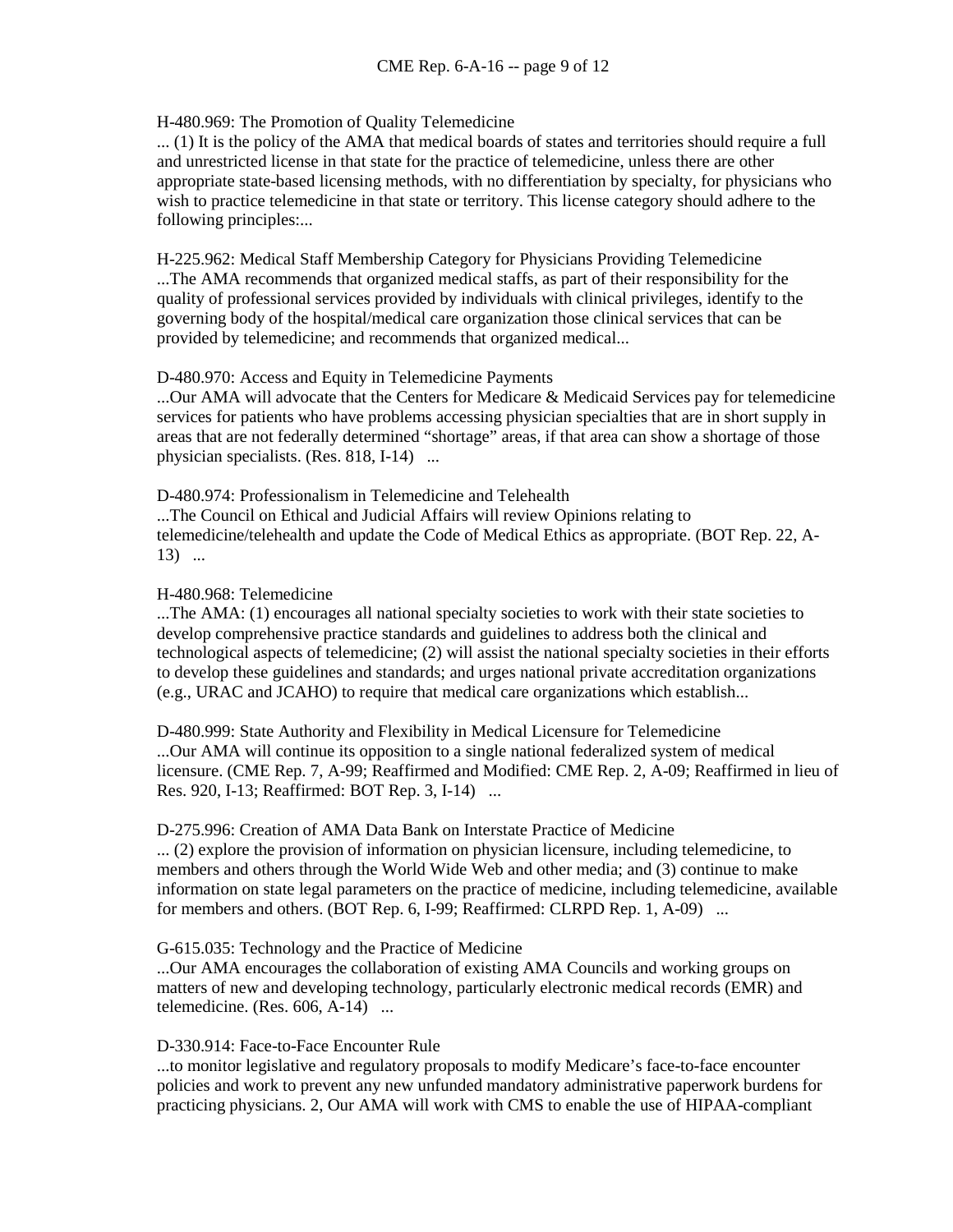telemedicine and video monitoring services to satisfy the face-to-face requirement in certifying eligibility for Medicare home health services. (CMS Rep. 3, I-12; Appended: Res. 120, A-14) ...

## H-480.961: Teleconsultations and Medicare Reimbursement

...Our AMA demands that CMS reimburse telemedicine services in a fashion similar to traditional payments for all other forms of consultation, which involves paying the various providers for their individual claims, and not by various "fee splitting" or "fee sharing" reimbursement schemes. (Res. 144, A-93; Reaffirmed: CMS Rep. 10, A-03; Reaffirmation A-07; Reaffirmed in lieu of Res. 805, I-12; Reaffirmed...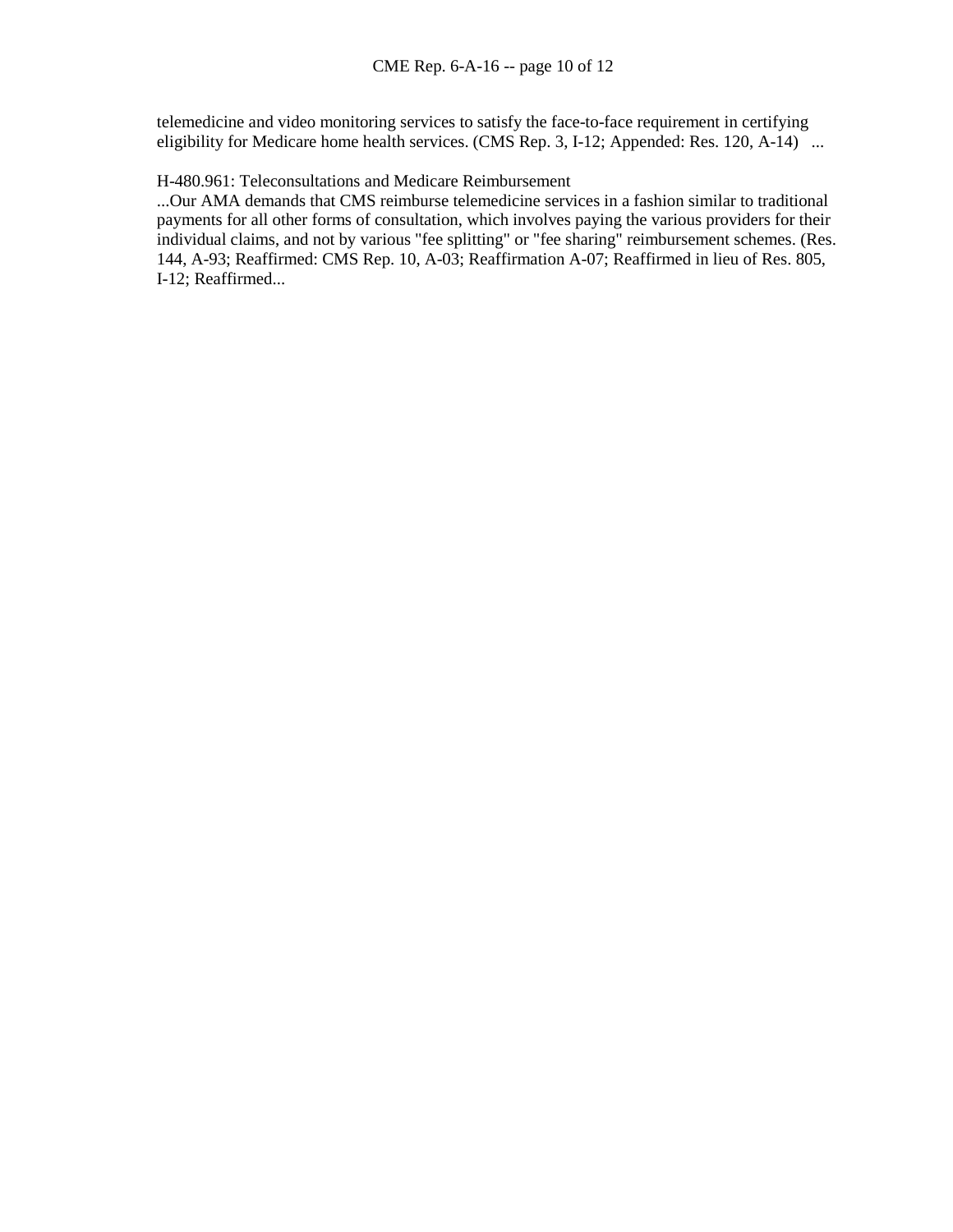### **REFERENCES**

<sup>1</sup> American Telemedicine Association. "What is Telemedicine?"  $\frac{http://www.americantelemed.org/about-telemedicine/what-is-telemedicine#.Vfr4T99VhBe.$  Accessed December 27, 2015.

Sood S, Mbarika V. Jugoo S, Dookhy R, Doarn CR, Prakash N, Merrell RC. What Is Telemedicine? A Collection of

104 Peer-Reviewed Perspectives and Theoretical Underpinnings. *Telemed J E Health*. 2007;13(5):573-590. 3 American Academy of Pediatrics Committee on Pediatric Workforce. The Use of Telemedicine to Address Access and Physician Workforce Shortages. July 2015. [http://pediatrics.aappublications.org/content/early/2015/06/23/peds.2015-](http://pediatrics.aappublications.org/content/early/2015/06/23/peds.2015-1253.abstract)<br>1253.abstract. Accessed December 27, 2015.<br>4 American Academy of Pediatrics Section on Telebesith Care, Te

American Academy of Pediatrics Section on Telehealth Care. Telemedicine: Pediatric Applications. July 2015. [http://pediatrics.aappublications.org/content/136/1/e293.abstract?rss=1.](http://pediatrics.aappublications.org/content/136/1/e293.abstract?rss=1) Accessed December 27, 2015.<br><sup>5</sup> American Osteopathic Association. Recommendations for Improving Physician Supply in Rural America, 2011.

[http://www.osteopathic.org/inside-aoa/about/leadership/aoa-policy-search/Documents/H421-A-11-](http://www.osteopathic.org/inside-aoa/about/leadership/aoa-policy-search/Documents/H421-A-11-PHYSICIAN%20SUPPLY%20IN%20RURAL%20UNITED%20STATES%20--%20RECOMMENDATIONS%20FOR%20IMPROVING.pdf)

[PHYSICIAN%20SUPPLY%20IN%20RURAL%20UNITED%20STATES%20--](http://www.osteopathic.org/inside-aoa/about/leadership/aoa-policy-search/Documents/H421-A-11-PHYSICIAN%20SUPPLY%20IN%20RURAL%20UNITED%20STATES%20--%20RECOMMENDATIONS%20FOR%20IMPROVING.pdf)<br>%20RECOMMENDATIONS%20FOR%20IMPROVING.pdf. Accessed December 27, 2015.

 $\overline{6}$  $\overline{6}$  $\overline{6}$  American Osteopathic Association. Telemedicine. 2012. [http://www.osteopathic.org/inside-aoa/about/leadership/aoa](http://www.osteopathic.org/inside-aoa/about/leadership/aoa-policy-search/Documents/H-600-A-12-TELEMEDICINE%20--%20AOA%20POLICY%20ON.pdf)[policy-search/Documents/H-600-A-12-TELEMEDICINE%20--%20AOA%20POLICY%20ON.pdf.](http://www.osteopathic.org/inside-aoa/about/leadership/aoa-policy-search/Documents/H-600-A-12-TELEMEDICINE%20--%20AOA%20POLICY%20ON.pdf) Accessed December 27, 2015.

<sup>7</sup> Daniel H, Sulmasy LS. Policy Recommendations to Guide the Use of Telemedicine in Primary Care Settings: An American College of Physicians Position Paper. Ann Intern Med. September 2015. doi:10.7326/M15-0498.

<sup>8</sup> National Health Policy Forum. The George Washington University. Health Workforce Needs: Projections Complicated by Practice and Technology Changes. Washington, DC. October 2013.

<sup>9</sup> Office of Research and Evaluation, Office of Rural Health Policy. The Telehealth Network Grant Program (TNGP). Health Resources and Services Administration. Washington, DC. January 2013.

<sup>10</sup> Institute of Medicine. The Role of Telehealth in an Evolving Health Care Environment. National Academy of Sciences. Washington, DC. 2012.

<sup>11</sup> Lowery CL, Bronstein JM, Benton TL, Fletcher DA. Distributing Medical Expertise: The Evolution and Impact of Telemedicine in Arkansas. Health *Aff.* 2014;33(2): 235-243.<br><sup>12</sup> Prensky M. Digital Natives, Digital Immigrants. *On the Horizon*. 2001;9(5):1-6.<br><sup>13</sup> Chesanow N. Residents Salary and Debt Report, Part 2: From Lifestyle a

Multispecialty. [http://www.medscape.com/features/slideshow/public/residents-salary-and-debt-report-2015-part-](http://www.medscape.com/features/slideshow/public/residents-salary-and-debt-report-2015-part-2#page=11)

 $\frac{2\#page=11}{^{14}}$ . Accessed December 27, 2015.<br><sup>14</sup> Bashshur RL, Shannon GW, Bashshur N, Yellowless PM. The empirical evidence for telemedicine interventions in<br>mental disorders. *Telemed J E Health*. December 2015, ahead

<sup>15</sup> Sanders KA, Patel R, Kiely JM, Gwynn MW, Johnston LH. Improving telestroke treatment times in an expanding network of hospitals. *J Stroke Cerebrovasc Dis*. doi: 10.1016/j.jstrokecerebrovasdis. 2015.09.030. [Epub ahea

<sup>16</sup> Dharmar M, Simon A, Sadorra C, Friedland G, Sherwood J, Morrow H, Deines D, Nickell D, Lucatorta D, Marcin JP. Reducing loss to follow-up with tele-audiology diagnostic evaluations. *Telemed J E Health*. 2015 Nov 6. [Epub ahead of print]<br> $\frac{17}{2}$ 

<sup>17</sup> Devido J, Glezer A, Branagan L, Lau A, Bourgeois, JA. Telepsychiatry for Inpatient Consultations at a Separate Campus of an Academic Medical Center *Telemed J E Health*. 2015 Dec 24. [Epub ahead of print] <sup>18</sup> Spoelstra SL, Given CW, Sikorskii A, Coursaris CK, Majumder A, DeKoekkoek T, Schueller M, Given B. *Telemed J* 

*E Health*. Proof of concept of a mobile health short message service text message intervention that promotes adherence to oral anticancer agent medications: a randomized control trial. December 2015, [Epub ahead of print]. doi:10.1089/tmj.2015.0126.

 $19$  Chu S, Boxer R, Madison P, Kleinman L. Skolarus T, Altman L. Bennett C, Shelton J. Veterans Affairs telemedicine: bringing urologic care to remote clinics. *Urology*. 2015;86(2):255-261.<br><sup>20</sup> Hjelm NM. Benefits and drawbacks of telemedicine. *J Telemed Telecare*. 2005;11(2):60-70.<br><sup>21</sup> American Academy of Family Physicians. Telemedici

<sup>22</sup> Sunderji N, Crawford A, Jovanovic M. Telepsychiatry in Graduate Medical Education: A Narrative Review. *Acad Psychiatry*. 2015;39(1):55-62. <sup>23</sup> Gathright, MM. Division of Child and Adolescent Psychiatry Residency Program Manual 2013-2014. University of

Arkansas for Medical Sciences. [http://psychiatry.uams.edu/files/2012/04/Child-and-Adolescent-Psychiatry-Handbook-](http://psychiatry.uams.edu/files/2012/04/Child-and-Adolescent-Psychiatry-Handbook-2013-14.pdf)[2013-14.pdf.](http://psychiatry.uams.edu/files/2012/04/Child-and-Adolescent-Psychiatry-Handbook-2013-14.pdf) Accessed September 17, 2015.<br><sup>[24](http://psychiatry.uams.edu/files/2012/04/Child-and-Adolescent-Psychiatry-Handbook-2013-14.pdf)</sup> Lilly CM, Zubrow MT, Kempner KM, Reynolds HN, Subramanian S, Eriksson EA, Jenkins CL, Rincon TA, Kohl BA,

Groves RH, Cowboy ER, Mbekeani KE, McDonald MJ, Rascona DA, Ries MH, Rogove HJ, Badr AE, and Kopec IC.

Critical Care Telemedicine: Evolution and State of the Art. *Crit Care Med*. 2014;42(11):2429-2436.<br><sup>25</sup> Mallin M, Schlein S, Doctor S, Stroud S, Dawson M, Fix M. A Survey of the Current Utilization of Asynchronous<br>Educati

<sup>26</sup> Cameron M, Ray R, Sabesan S. Remote Supervision of Medical Training via Videoconference in Northern Australia: A Qualitative Study of the Perspectives of Supervisors and Trainees. *BMJ Open*. 2015;5(3):e006444.